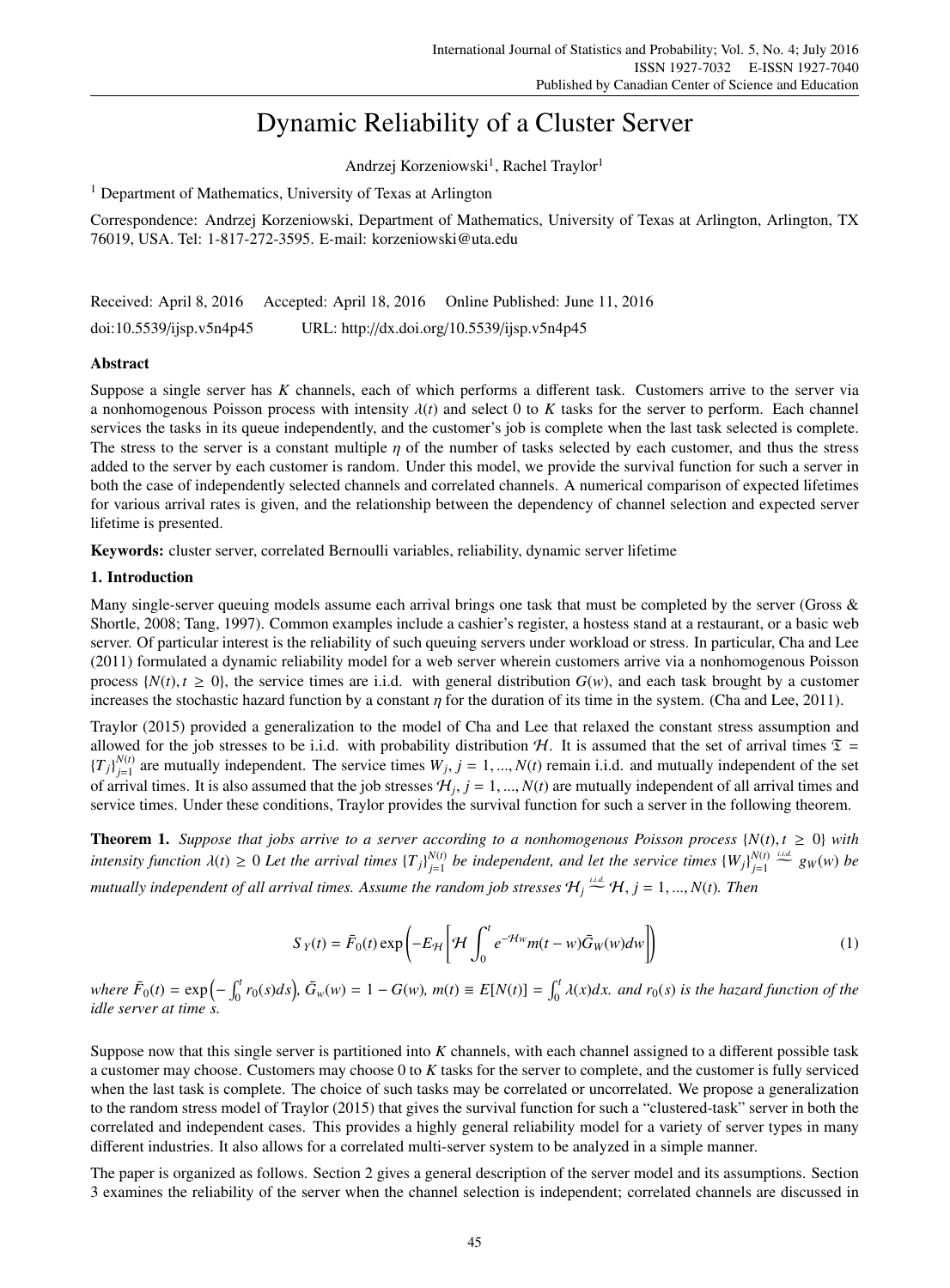section 4. Section 5 provides some numerical illustrations of the effect of channel selection dependency on the expected lifetime of the server, and Section 6 gives the conclusion.



Figure 1. Illustration of Clustered Tasks in a Multichannel Server

# 2. Model Description

Suppose a server has multiple channels  $Q_1, ..., Q_K$ , but each channel serves a different type of task. A customer arrives to the server and may select any number from 0 to *K* tasks for the server to perform. Said customer will select each possible task *j* with probability *p<sup>j</sup>* . Figure 1 illustrates an example of such a situation in which three customers visit the server and each customer picks a different number and set of tasks at random. A customer is considered fully serviced (i.e. the job is complete) upon completion of the last task belonging to that particular customer.

#### *2.1 Model Assumptions*

The following mathematical assumptions are made for the multichannel server with clustered tasks:

- (i) Customers arrive to the server with *K* channels via a nonhomogenous Poisson process (NHPP) with intensity  $\lambda(t)$ .
- (ii) The breakdown rate of the idle server is given by  $r_0(t)$ .
- (iii) Each channel corresponds to a different task the server can perform.
- (iv) The selection of each task is a Bernoulli random variable with probability  $p_k$ . Thus the number of tasks selected by each customer is a binomial random variable.
- (v) The workload stress to the server is a constant multiple  $\eta$  of the number of tasks requested by the customer, i.e. the additional stress is given by  $nN$ , where *N* is the number of tasks requested.
- (vi) The distribution of each channel's service time is given by  $G_i(w)$ ,  $i = 1, ..., K$ . Since the customer's service is not complete until all requested tasks have finished, the service life distribution for the customers is therefore given by  $max_i G_i(w)$ .

Under these assumptions, this model is a special interpretation of the random stress environment developed in Traylor (2015). In this case, the random workload stress is  $\eta N$ , where *N* is a binomial random variable, and the service life distribution  $G_W(w) = \max G_i(w)$ , which may be easily obtained through the mathematical properties of order statistics. *i* Two variations are considered in this section: independent channels and correlated channels.

#### 3. Independent Channels

Suppose the selection probabilities for each task in the server are identical, that is,  $p_1 = p_2 = \ldots = p_K = p$ . Then *N* ∼ Bin(*K*, *p*). Using Theorem 1, the survival function of the multichannel server is given in the following theorem:

Theorem 2 (Survival Function of Multichannel Server with Clustered Tasks and Independent Channels). *Suppose conditions (i)-(vi) above are satisfied. In addition, assume*  $p_1 = p_2 = \ldots = p_K = p$ . Then the survival function of the server is *given by*

$$
S_Y(t) = \bar{F}_0(t) \exp\left(-K\eta \left[e^{-\eta t} \left(1 - p + pe^{-\eta t}\right)^{K-1} - p(1-p)^{K-1}\right]\int_0^t m(t-w)\bar{G}_W(w)dw\right)
$$

where  $m(x) = \int_0^x \lambda(s)ds$ ,  $\bar{F}_0(t) = e^{-\int_0^t r_0(s)ds}$ ,  $\bar{G}_W(w) = 1 - G_W(w)$ , and  $G_W(w) = \max_i G_i(w)$ .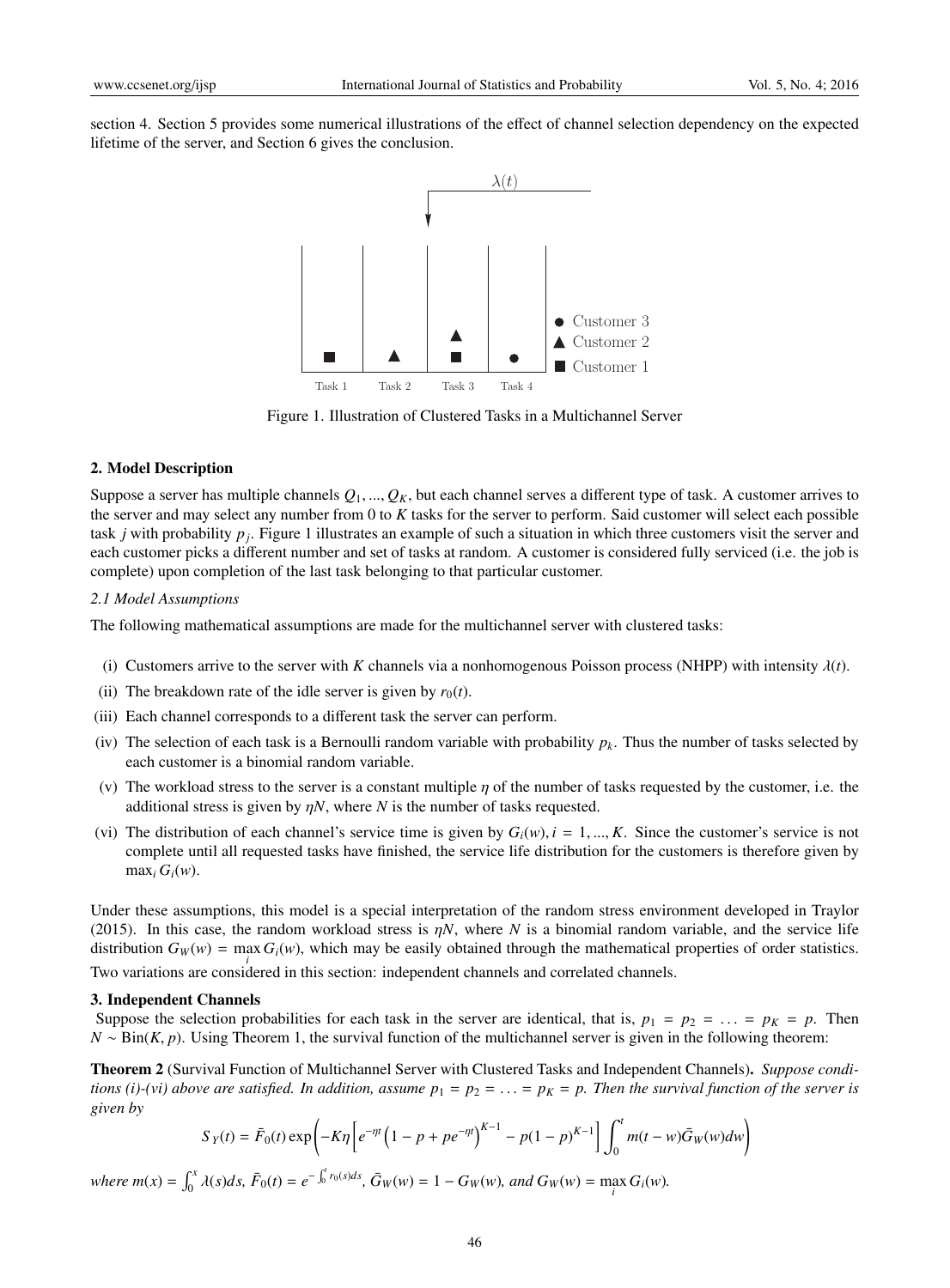*Proof.* Since  $p_1 = \ldots = p_K = p$ , the number of tasks selected by any particular customer  $N \sim Bin(K, p)$ . Then the random stress distribution  $H$  is given by  $H = \eta N$ . Thus

$$
S_Y(t) = \bar{F}_0(t) \exp\left(-E_{\mathcal{H}} \left[\mathcal{H} \int_0^t e^{-\mathcal{H}w} m(t-w) \bar{G}_W(w) dw\right]\right)
$$

In this case,

$$
E\left[\mathcal{H}\int_{0}^{t}e^{-\mathcal{H}w}m(t-w)\bar{G}_{W}(w)dw\right]
$$
  
\n
$$
=E\left[\eta N\int_{0}^{t}e^{-\eta Nw}m(t-w)\bar{G}_{W}(w)dw\right]
$$
  
\n
$$
=\sum_{n=0}^{K}\left[\eta n\int_{0}^{t}e^{-\eta n w}m(t-w)\bar{G}_{W}(w)dw\right]\cdot P(N=n)
$$
  
\n
$$
=\sum_{n=0}^{K}\left[\eta n\int_{0}^{t}e^{-\eta n w}m(t-w)\bar{G}_{W}(w)dw\right]\binom{K}{n}p^{n}(1-p)^{K-n}
$$
  
\n
$$
=\eta\int_{0}^{t}m(t-w)\bar{G}_{W}(w)\left(\sum_{n=0}^{K}ne^{-\eta n w}\binom{K}{n}p^{n}(1-p)^{K-n}\right)dw
$$

Now,

$$
\sum_{n=0}^{K} ne^{-\eta n w} {K \choose n} p^n (1-p)^{K-n} = \sum_{n=0}^{K} \frac{K!}{(K-n)!n!} n e^{-\eta n w} p^n (1-p)^{K-n}
$$

$$
= \sum_{n=0}^{K} \frac{K(K-1)!}{(n-1)!(K-1-(n-1))!} e^{-\eta n w} p^n (1-p)^{K-n}
$$

$$
= \sum_{n=0}^{K} K {K-1 \choose n-1} e^{-\eta n w} p^n (1-p)^{K-n}
$$

Making a change of indices, let  $j = n - 1$ . Then

$$
\sum_{n=0}^{K} K {K-1 \choose n-1} e^{-\eta n w} p^n (1-p)^{K-n} = K \sum_{j=0}^{K-1} {K-1 \choose j} p^{j+1} (1-p)^{K-(j+1)} e^{-\eta (j+1) w}
$$

Note the above resembles a scaled and shifted moment generating function of a binomial random variable. Let *X* ∼ Bin( $K - 1$ ,  $p$ ). Then

$$
K \sum_{j=0}^{K-1} {K-1 \choose j} p^{j+1} (1-p)^{K-(j+1)} e^{-\eta (j+1)w} = K \Big( E \Big[ e^{-\eta (X+1)t} \Big] - P(X=0) \Big)
$$
  

$$
= K \Big( e^{-\eta t} E \Big[ e^{-\eta Xt} - p(1-p)^{K-1} \Big] \Big)
$$
  

$$
= K \Big( e^{-\eta t} \Big[ 1 - p + p e^{-\eta t} \Big]^{K-1} - p(1-p)^{K-1} \Big)
$$
  

$$
S_Y(t) = \bar{F}_0(t) \exp \Big( -K\eta \Big[ e^{-\eta t} \Big( 1 - p + p e^{-\eta t} \Big)^{K-1} - p(1-p)^{K-1} \Big] \int_0^t m(t-w) \bar{G}_W(w) dw \Big)
$$

 $\Box$ 

# 4. Correlated Channels

Thus,

Now suppose the server tasks are correlated, in that the selection of one particular task may affect the selection of any or all of the other tasks. Thus the channels are a sequence of dependent Bernoulli random variables. Based on ideas from random graphs of Korzeniowski (2003), the construction of dependent Bernoulli random variables was given in Korzeniowski (2013), and is briefly summarized below.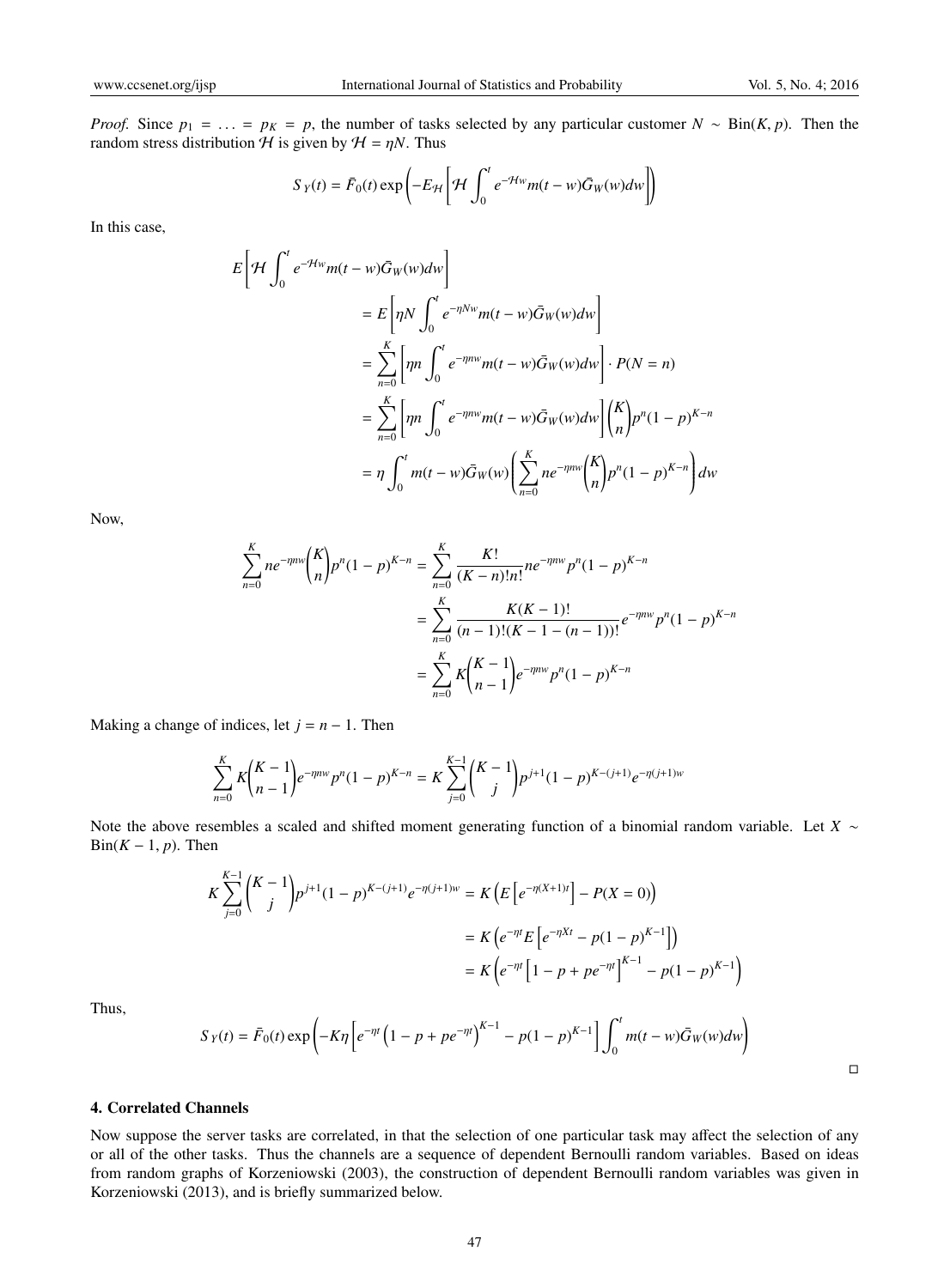#### *4.1 Dependent Bernoulli Random Variables and the Generalized Binomial Distribution*

Korzeniowski (2013) constructed a sequence of dependent Bernoulli random variables using a binary tree that distributes probability mass over dyadic partitions of [0,1]. Let  $0 \le \delta \le 1$ ,  $0 \le p \le 1$ , and  $q = 1 - p$ . Then define the following quantities:

$$
q^+ := q + \delta p
$$
  
\n
$$
q^- := q(1 - \delta)
$$
  
\n
$$
p^+ := p + \delta q
$$
  
\n
$$
p^- := p(1 - \delta)
$$
\n(2)

The quantities in (2) satisfy the following conditions:

$$
q^{+} + p^{-} = q^{-} + p^{+} = q + p = 1
$$
  
\n
$$
qq^{+} + pq^{-} = q, \quad qp^{-} + pp^{+} = 1
$$
\n(3)



Figure 2. Construction of Dependent Bernoulli Random Variables

Figure 2 shows the construction of the dependent Bernoulli random variables. The following examples using coin flips illustrate the effect of the dependency coefficient  $\delta$ :

**Example 1** ( $\delta = 1$ ). *For*  $\delta = 1$ ,  $q^+ = q + p = 1$ ,  $q^- = 0$ ,  $p^+ = p + q = 1$ , and  $p^- = 0$ . Supposing the first coin flip  $\varepsilon_1 = 1$ . *Then every successive*  $\varepsilon_i$  *will also be 1. Similarly if*  $\varepsilon_1 = 0$ *. Thus the result of the first coin flip completely determines the outcomes of all the rest.*

**Example 2** ( $\delta$  = 0). *For*  $\delta$  = 0,  $q^+ = q^- = q$ , and  $p^+ = p^- = p$ . *Thus, the first coin flip (and all subsequent ones) have no e*ff*ect on the ones that follow.*

**Example 3** ( $\delta = \frac{1}{4}$ ). Suppose  $p = q = \frac{1}{2}$ . Then  $p^+ = q^+ = \frac{5}{8}$ , and  $p^- = q^- = \frac{3}{8}$ . Then the subsequent outcomes  $\varepsilon_i$ ,  $i \ge 2$  $\overline{a}$ *re more likely to match the outcomes of*  $\varepsilon_1$  *than not.* 

*Now suppose p* =  $\frac{1}{4}$ , *q* =  $\frac{3}{4}$ . *Then p*<sup>+</sup> =  $\frac{7}{16}$ , *p*<sup>-</sup> =  $\frac{3}{16}$ , *q*<sup>+</sup> =  $\frac{13}{16}$ , *and q*<sup>-</sup> =  $\frac{9}{16}$ . *In this example of an unfair coin*, *the dependency coe*ffi*cient* δ *still attempts to skew the results following the first coin flip in favor of the outcome of* ε1*. However, the dependency here heightens the effect of*  $\varepsilon_1 = 0$  *on subsequent flips, and cannot overcome the discrepancy between the probability of success and failure to skew*  $\varepsilon_i$ ,  $i \geq 2$  *in favor of a 1 following the outcome of*  $\varepsilon_1 = 1$ .

Using these dependent Bernoulli random variables, Korzeniowski (2013) derived a Generalized Binomial Distribution for identically distributed but dependent Bernoulli random variables.

*Generalized Binomial Distribution*

Let  $X = \sum_{i=1}^{n} \varepsilon_i$ , where  $\varepsilon_i$ ,  $i = 1, ..., n$  are identically distributed Bernoulli random variables with probability of success *p* and dependency coefficient  $\delta$ . Then

$$
P(X = k) = q {n-1 \choose k} (p^{-})^k (q^{+})^{n-1-k} + p {n-1 \choose k-1} (p^{+})^{k-1} (q^{-})^{n-1-(k-1)}, \quad k = 0, 1, ..., n
$$
 (4)

*4.2 Survival Function of Correlated Channels in a Cluster Server*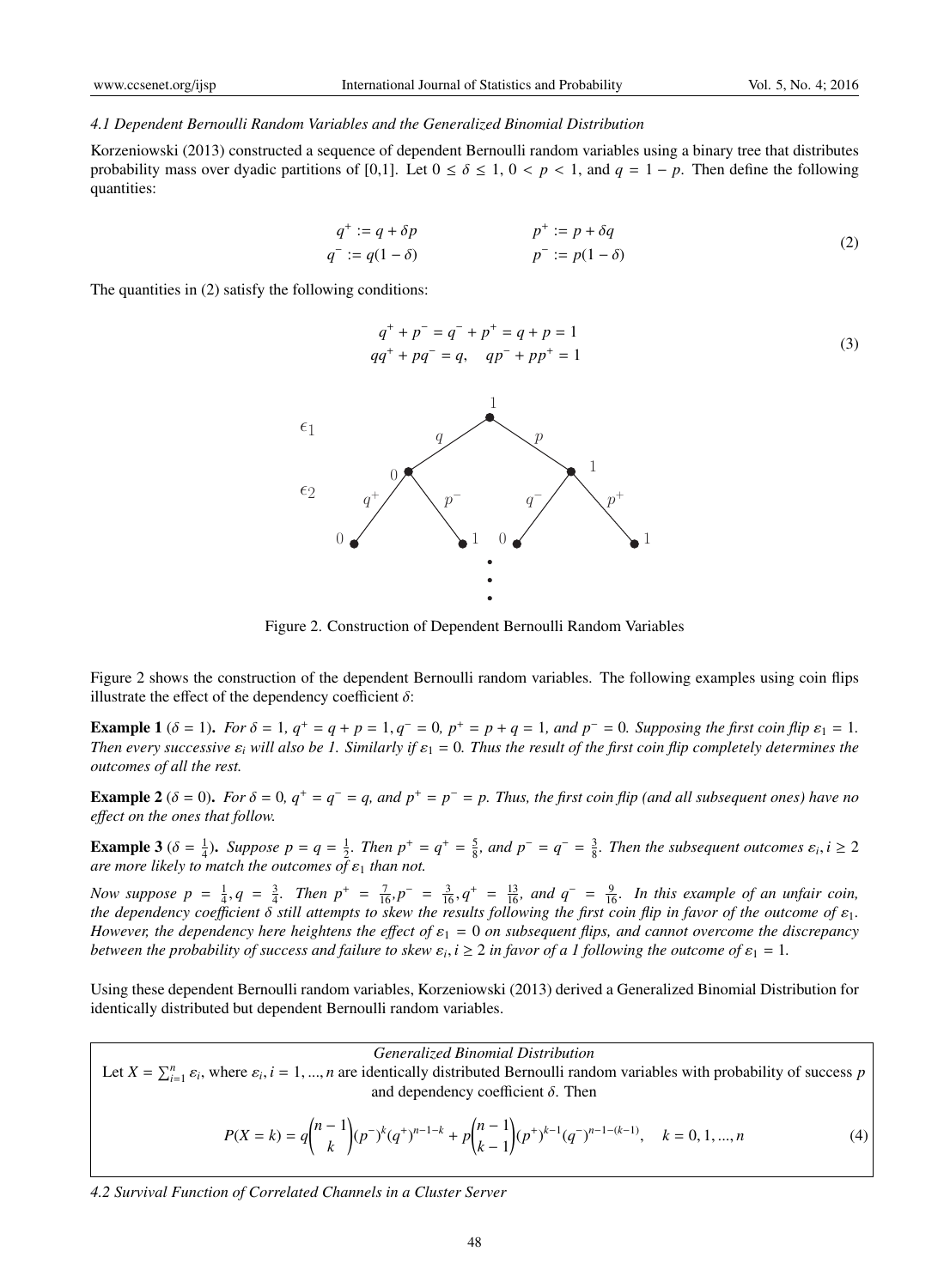Suppose the selection of tasks may be modeled by the dependent Bernoulli random variables given in the previous section. That is, suppose the customer selects Tasks 1,...,*K* in sequence, and the selection or rejection of Task 1 affects all subsequent tasks by a dependency coefficient  $\delta$ . From Korzeniowski (2013), the correlation between task selections  $\varepsilon_i$ ,  $\varepsilon_j$ is given by

$$
\rho = \text{Cor}(\varepsilon_i, \varepsilon_j) = \begin{cases} \delta, & i = 1; j = 2, \dots, K \\ \delta^2, & i \neq j; i, j \ge 2 \end{cases} \tag{5}
$$

This illustrates the dependency of Tasks  $2, \ldots, K$  on the outcome of Task 1, and notes that while Tasks  $2, \ldots, K$  are still correlated with each other, the dependency is much lower. In a similar fashion to the independent channel server, the survival function is derived.

**Theorem 3.** Suppose conditions (i)-(vi) above are satisfied. In addition, suppose the selection of channels  $1, \ldots, K$  are *determined by identically distributed Bernoulli random variables with dependency coe*ffi*cient* δ *as defined in Korzeniowski (2013). Then the survival function of the server is given by*

$$
S_Y(t) = \bar{F}_0(t) \exp\left(-\eta \int_0^t m(t - w)\bar{G}_W(w) \mathcal{S}(w) dw\right)
$$
 (6)

*where*  $m(x) = \int_0^x \lambda(s)ds$ , and

$$
\mathcal{S}(w) = \sum_{n=0}^{K} e^{-\eta n w} \sum_{j=0}^{K-n-1} {K-1 \choose n-1, j, K-1-n-j} p^{K-1-j} (1-p)^{j+1} \delta^{K-1-n-j} (1-\delta)^n
$$
  
+ 
$$
\sum_{n=0}^{K} n e^{-\eta n w} \sum_{i=0}^{n-1} {K-1 \choose K-1-n, i, n-1-i} p^{i+1} (1-p)^{K-n} \delta^{n-1-j} (1-\delta)^{K-n-j}
$$

*Proof.* By Theorem 1,

$$
S_Y(t) = \bar{F}_0(t) \exp\left(-E\left[\mathcal{H} \int_0^t e^{-\mathcal{H}w} m(t - w) \bar{G}_W(w) dw\right]\right)
$$

Similar to the proof of Theorem 2,  $H = \eta X$ , where this time *X* has the generalized binomial distribution given in (4). Then

$$
E\left[\mathcal{H}\int_{0}^{t}e^{-\mathcal{H}w}m(t-w)\bar{G}_{W}(w)dw\right]
$$
  
\n
$$
= \sum_{x=0}^{K}\left[\eta x \int_{0}^{t}e^{-\eta xw}m(t-w)\bar{G}_{W}(w)dw\right]P(X=x)
$$
  
\n
$$
= \sum_{x=0}^{K}\eta x \left[\int_{0}^{t}e^{-\eta xw}m(t-w)\bar{G}_{W}(w)dw\right]\left[q\binom{K-1}{x}(p^{-})^{x}(q^{+})^{K-1-x}\right]
$$
  
\n
$$
+ \sum_{x=0}^{K}\eta x \left[\int_{0}^{t}e^{-\eta xw}m(t-w)\bar{G}_{W}(w)dw\right]\left[p\binom{K-1}{x-1}(p^{+})^{x-1}(q^{-})^{K-x}\right]
$$
  
\n
$$
= \eta \int_{0}^{t}m(t-w)\bar{G}_{W}(w)(\mathcal{S}_{1}(w)+\mathcal{S}_{2}(w))dw
$$

where  $\mathscr{S}_1(w) = \sum_{x=0}^K x e^{-\eta x w} q \binom{K-1}{x} (p^{-})^x (q^+)^{K-1-x}$ and  $\mathscr{S}_2(w) = \sum_{x=0}^K xe^{-\eta xw} p_{x-1}^{K-1} (p^+)^{x-1} (q^-)^{K-x}$ . Using the definitions given in (2),

$$
\mathcal{S}_1(w) = \sum_{x=0}^K xe^{-\eta x w} (1-p) \binom{K-1}{x} (p-\delta p)^x (1-p+\delta p)^{K-1-n}
$$
  
= 
$$
\sum_{x=0}^K xe^{-\eta x w} (1-p) \binom{K-1}{x} p^x (1-\delta)^x \sum_{j=0}^{K-1-x} \binom{K-1-x}{j} (1-p)^j (\delta p)^{K-1-x-j}
$$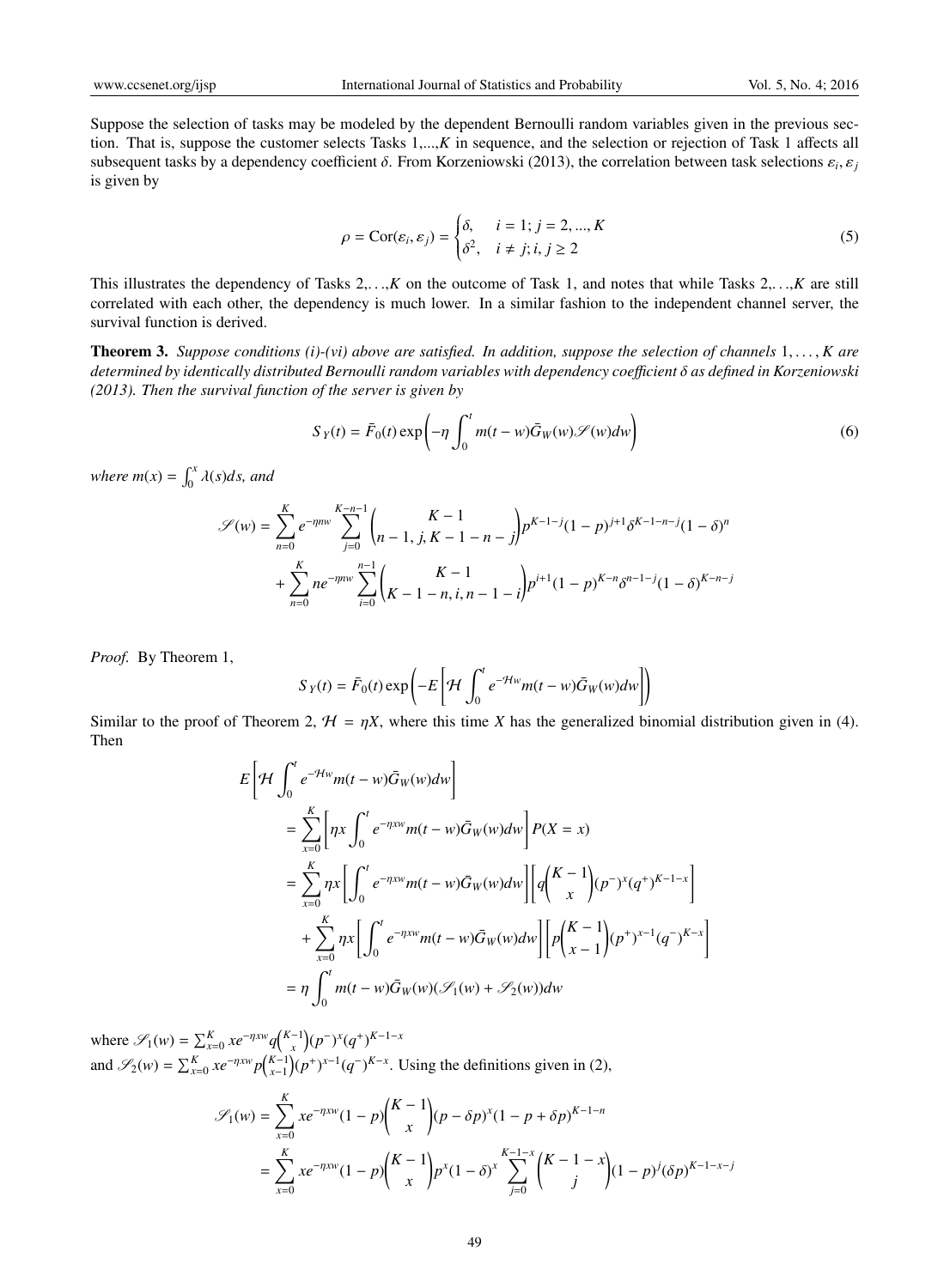Now,  $x\binom{K-1}{x}\binom{K-1-x}{j} = \frac{(K-1)!}{(x-1)!\,j!(K-1-x-j)!} = \binom{K-1}{x-1,j,K-1-x-j}$ . Then

$$
\mathcal{S}_1(w) = \sum_{x=0}^K e^{-\eta x w} \sum_{j=0}^{K-x-1} {K-1 \choose x-1, j, K-1-x-j} (1-p)^{j+1} (1-\delta)^x \delta^{K-1-x-j} p^{K-1-j}
$$

Similarly,

$$
\mathcal{S}_2(w) = \sum_{x=0}^K xe^{-\eta xw} p \binom{K-1}{x-1} (p + \delta(1-p))^{x-1} ((1-p)(1-\delta))^{K-x}
$$
  
= 
$$
\sum_{x=0}^K xe^{-\eta xw} p(1-\delta)^{K-x} (1-p)^{K-x} \sum_{i=0}^{x-1} \binom{x-1}{i} p^i (1-\delta)^i \delta^{x-1-i}
$$
  
= 
$$
\sum_{x=0}^K xe^{-\eta xw} \sum_{i=0}^{x-1} x \binom{K-1}{K-1-x, i, x-1-i} p^{i+1} \delta^{x-1-i} (1-\delta)^{K-x+i} (1-p)^{K-x}
$$

Clearly  $\mathscr{S}(w) = \mathscr{S}_1(w) + \mathscr{S}_2(w)$ 

### 5. Numerical Illustrations

*5.1 Expected Server Lifetime*



Figure 3. Expected Server Lifetime for Various Selection Probabilities and Dependency Coefficients

To measure the effects of the probability of task selection  $p$  and the dependency coefficient  $\delta$ , we look at the expected server lifetime, given by  $E[Y] = \int_0^\infty S_Y(t)$  as a function of the arrival rate  $\lambda$ . Figure 3 shows the expected server lifetime for  $K = 3$  channels under two different selection probabilities ( $p = 0.1, 0.9$ ) and dependency coefficients ( $\delta = 0, 1$ ). In addition,  $\eta = r_0 = 1$ . Mathematica was used for calculations.

For  $\delta = 0$ ,  $p = p^+ = p^-$  and  $q = q^+ = q^-$ , and hence the channels are uncorrelated and the selection of tasks 1, ..., *K* are independent Bernoulli random variables. When  $\delta = 1$ , the selection decision made at channel 1 completely determines the subsequent task selections. Thus, when  $\delta = 1$  and  $p = 0.1$ , it is highly likely that the first task will not be selected and thus no others will be selected. This results in a server that is expected to remain fairly idle, even as the arrival intensity increases. Thus, the expected lifetime changes very little compared to a completely idle server ( $\lambda = 0$ ).

On the opposite end, for  $p = 0.9$ ,  $\delta = 1$ , we again have a perfectly correlated set of channels, but the selection probability for Task 1 is very high. Thus, 0.9 $\lambda$  customers per unit time will select all tasks, and 0.1 $\lambda$  customers per unit time will select no tasks. This will result in a high server workload, and the expected lifetime decreases sharply with increasing  $\lambda$ .